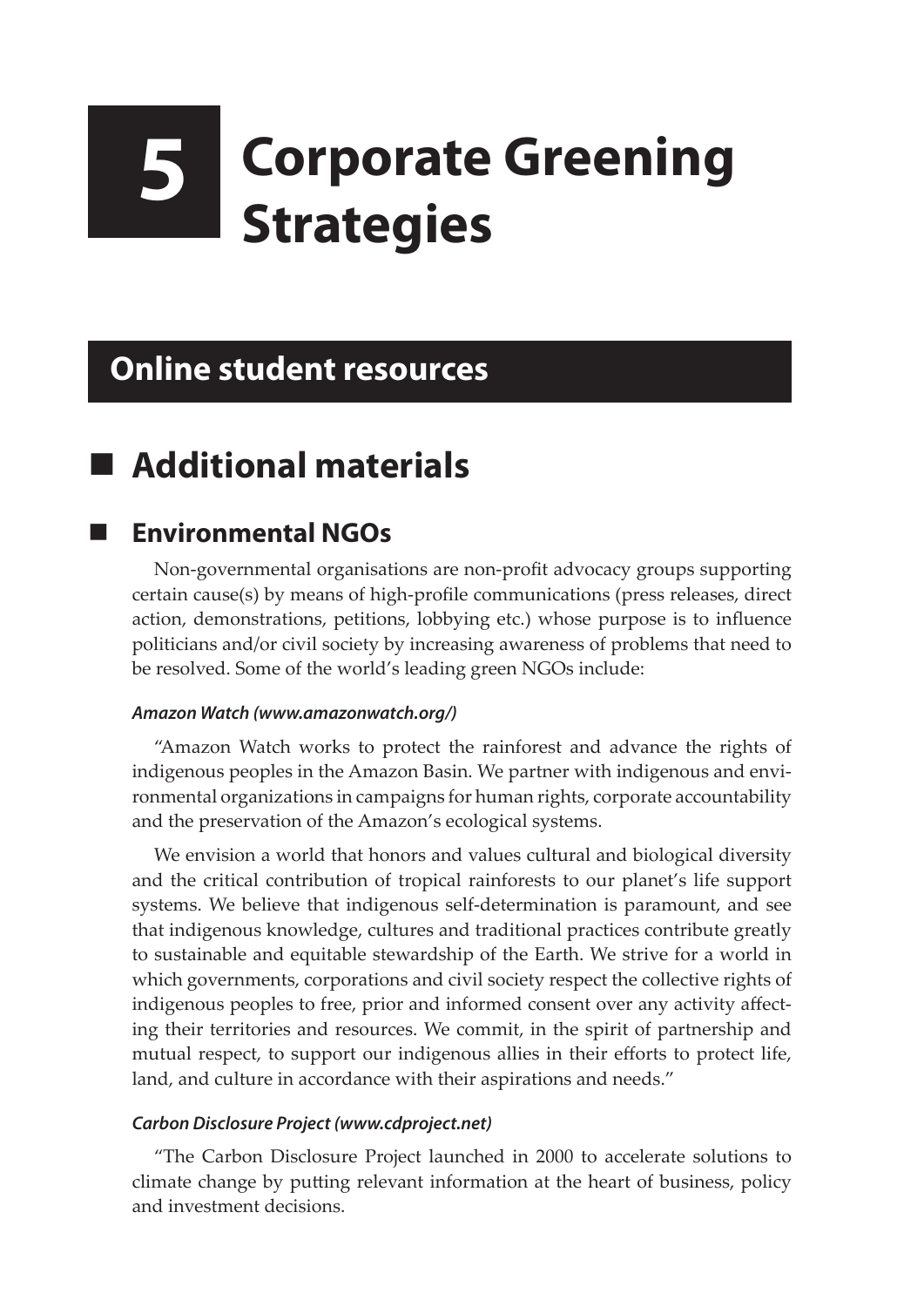We further this mission by harnessing the collective power of corporations, investors and political leaders to accelerate unified action on climate change.

Some 3,000 organizations in some 60 countries around the world now measure and disclose their greenhouse gas emissions and climate change strategies through CDP, in order that they can set reduction targets and make performance improvements. This data is made available for use by a wide audience including institutional investors, corporations, policymakers and their advisors, public sector organizations, government bodies, academics and the public.

We operate the only global climate change reporting system. Climate change is not a problem that exists within national boundaries. That is why we harmonize climate change data from organizations around the world and develop international carbon reporting standards.

We act on behalf of 534 institutional investors, holding \$64 trillion in assets under management and some 60 purchasing organizations such as Cadbury, PepsiCo and Walmart".

#### *Climate Action Network (www.climatenetwork.org/)*

 "The Climate Action Network (CAN) is a worldwide network of roughly 500 Non- Governmental Organizations (NGOs) working to promote government and individual action to limit human-induced climate change to ecologically sustainable levels. CAN members work to achieve this goal through information exchange and the coordinated development of NGO strategy on international, regional, and national climate issues. CAN has seven regional offices which co-ordinate these efforts in Africa, Australia, Central and Eastern Europe, Western Europe, Latin America, North America, South Asia, and Southeast Asia.

CAN members place a high priority on both a healthy environment and development that 'meets the needs of the present without compromising the ability of future generations to meet their own needs' (Brundtland Commission). Climate Action Network's vision is to protect the atmosphere while allowing for sustainable and equitable development worldwide."

#### *Conservation International (www.conservation.org)*

" Our scientists, field staff and policy experts are: measuring the contribution of healthy ecosystems to human well-being; assessing the implications of development decisions; putting cutting-edge, rigorously tested information in the hands of decision-makers and the public; and demonstrating through field models how economic opportunity and the stewardship of natural resources can leverage change at an international scale.

In order to have the most impact as quickly and effectively as possible, we will focus both marine and land-based efforts on: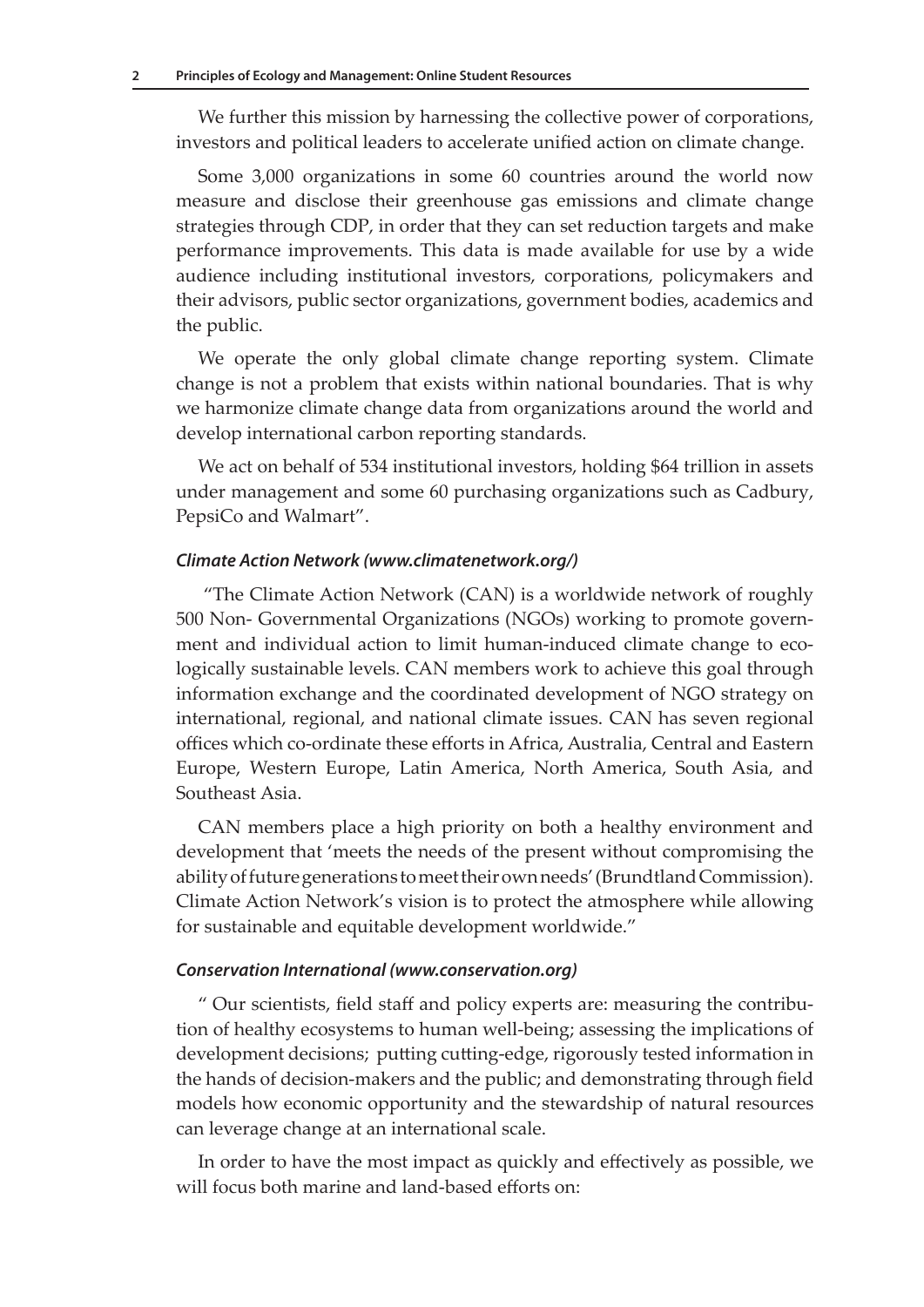- working to secure a stable global climate
- understanding and protecting the sources and flows of fresh water
- ensuring nature's ability to provide food for human needs
- minimizing environmental pressures on human health
- valuing the role of nature in human cultures
- safeguarding the unknown and as-yet-undiscovered option values that nature provides.

For more than twenty years, we have empowered communities in jungles and deserts to make conservation part of their livelihoods. From early partnerships with Patagonia and Starbucks to our ground-breaking relationship with Wal-Mart, we've worked with companies large and small to make conservation part of their business model. Governments from Costa Rica to China have worked with us to make conservation a core component of their national policies. Throughout this process, every strategy, every action has been guided by ground-breaking science."

#### *Earthwatch (www.earthwatch.org)*

"Earthwatch was founded in Boston, Massachusetts, in 1971. A need to invent a new funding model for scientific research became apparent, as dwindling government funding was combined with an increased urgency in the need for scientific information and action.

The innovative idea of engaging general public into the scientific process by bringing together individual volunteers and scientists on field research projects was developed, not only to provide this alternative means of funding, but also providing a dedicated labour force for field scientists.... Earthwatch is a diverse community of scientists, educators, students, businesspeople, and resolute explorers who work together to get the fullest benefit from scientific expeditions. In addition to 150 dedicated staff in the United States, England, Australia, and Japan, Earthwatch supports more than 130 scientists each year and builds networks of hundreds of students and teachers. The Earthwatch community also includes 20,000 global members, 4,000 eager volunteers each year, 50 collaborating conservation organizations, and 50 corporate partners, all of whom work together to make a difference. Below you will find out more about our leadership, employment opportunities, and contact information"

#### *Forest Stewardship Council (www.fsc.org/)*

"FSC is an independent, non-governmental, not-for-profit organization established to promote the responsible management of the world's forests. Established in 1993 as a response to concerns over global deforestation, FSC is a pioneer forum where the global consensus on responsible forest management convenes and through democratic process effects solutions to the pressures facing the world's forests and forest-dependent communities. Within this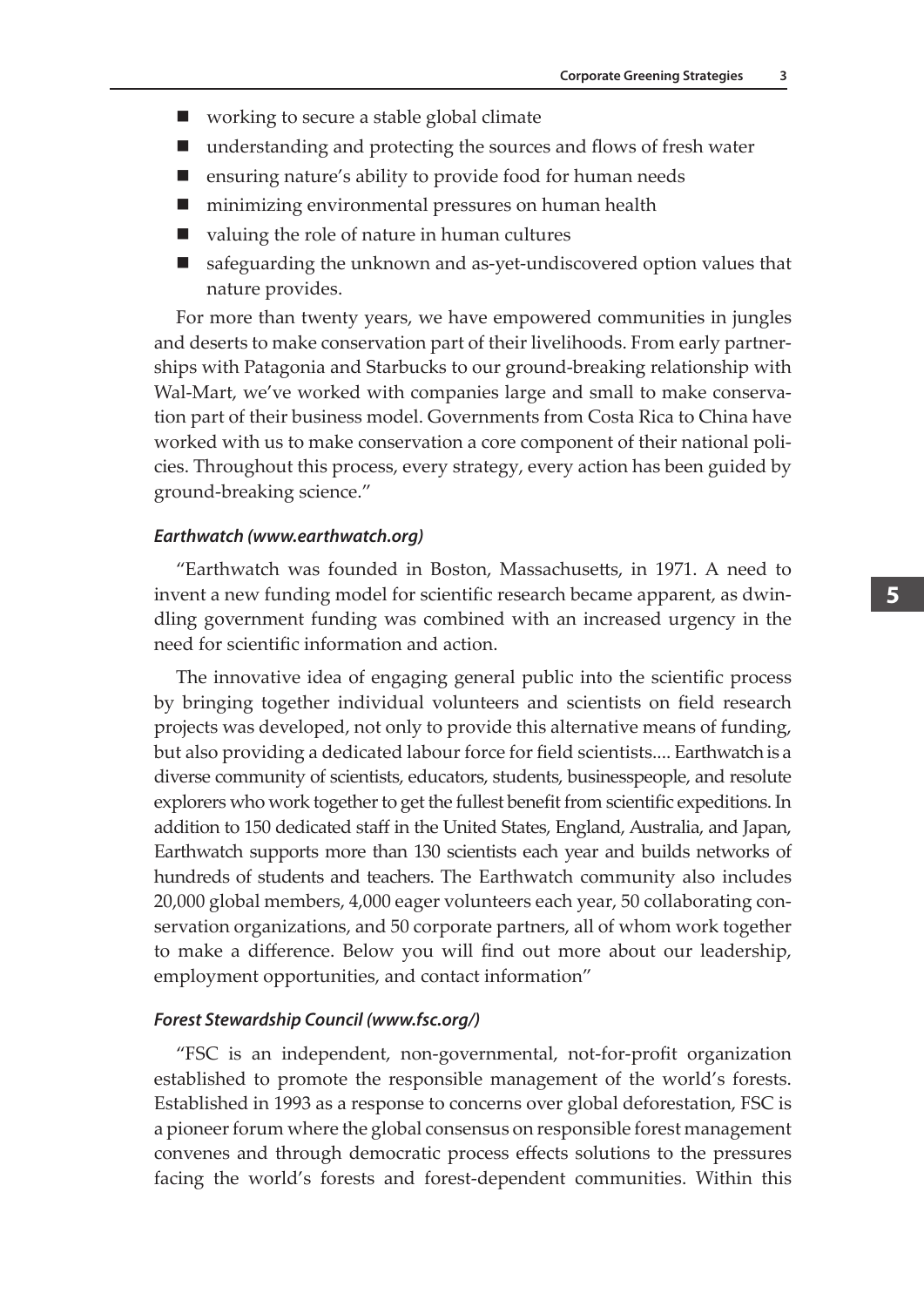forum, voices from the Global North and South, from organizations big and small, assemble to define environmentally appropriate, socially beneficial and economically viable forest management and identify the tools and resources that will effect positive, lasting change.

As a multi-stakeholder organization, FSC applies the directive of its membership to develop forest management and *chain of custody* standards, deliver trademark assurance and provide *accreditation* services to a global network of committed businesses, organizations and communities. FSC *certification* provides a credible link between responsible production and consumption of forest products, enabling consumers and businesses to make purchasing decisions that benefit people and the environment as well as providing ongoing business value. FSC is nationally represented in more than 50 countries around the world"

#### *Greenbelt Movement (www.greenbeltmovement.org/)*

"The Green Belt Movement (GBM) was started in 1977 by Dr. Wangari Maathai, the first African woman and the first environmentalist to receive the Nobel Peace Prize (in 2004). What began as a grassroots tree planting program to address the challenges of deforestation, soil erosion and lack of water is now a vehicle for empowering women. The act of planting a tree is helping women throughout Africa become stewards of the natural environment.

By protecting the environment, these women are also becoming powerful champions for sustainable management of scarce resources such as water, equitable economic development, good political governance, and ultimately….. peace.

Today, more than 40 million trees have been planted across Africa. The result: soil erosion has been reduced in critical watersheds, thousands of acres of biodiversity-rich indigenous forest have been restored and protected, and hundreds of thousands of women and their families are standing up for their rights and those of their communities and so are living healthier, more productive lives...Our goal in the next decade is to plant one billion trees worldwide. A healthy natural world is at the heart of an equitable and peaceful society. And protecting the environment is something every individual can take part in."

#### *Greenpeace (www.greenpeace.org)*

Greenpeace is an independent global campaigning organisation that acts to change attitudes and behaviour, to protect and conserve the environment and to promote peace by:

- **Catalysing an energy revolution** to address the number one threat facing our planet: climate change.
- **Defending our oceans** by challenging wasteful and destructive fishing,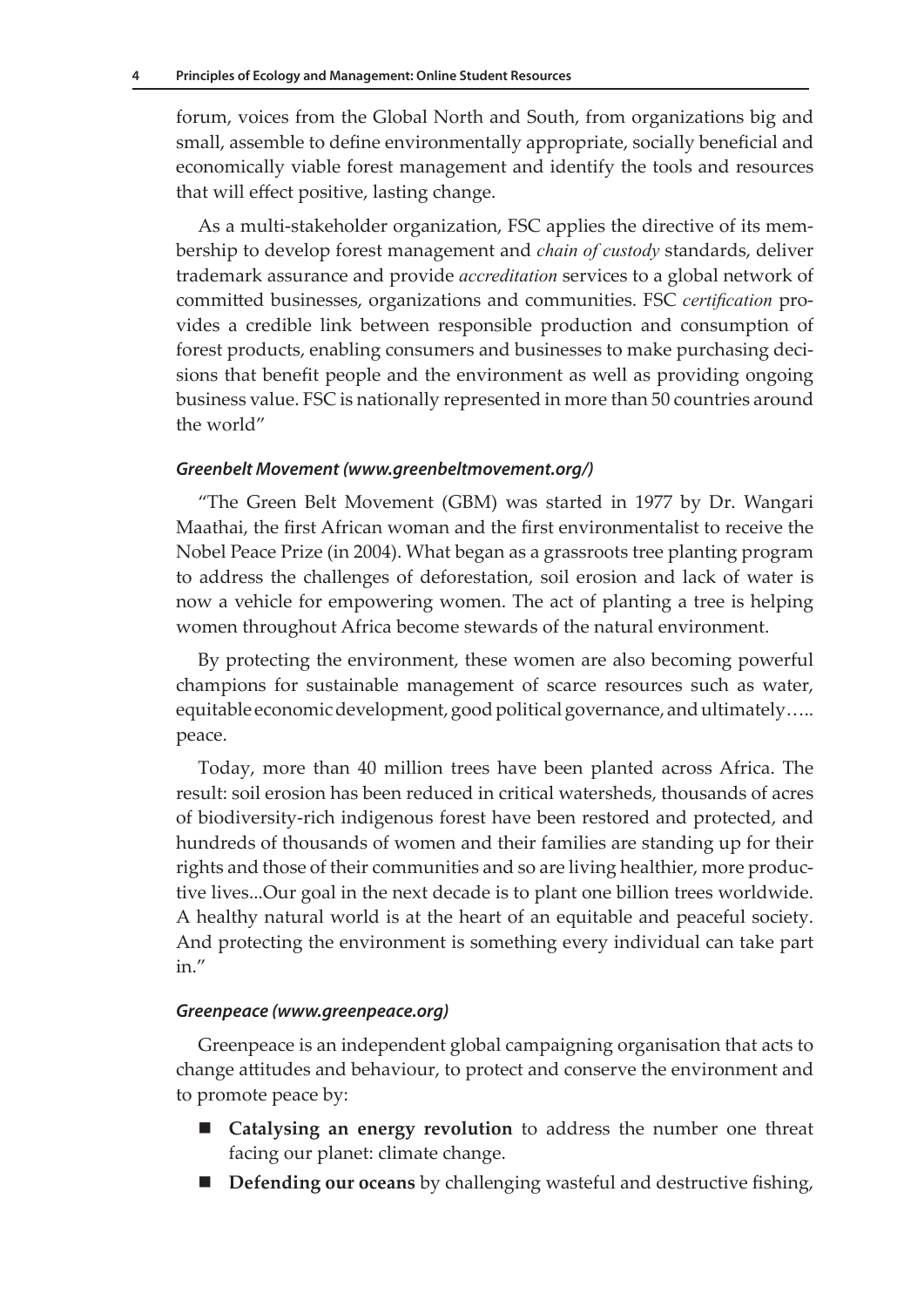and creating a global network of marine reserves.

- **Protecting the world's ancient forests** and the animals, plants and people that depend on them.
- **Working for disarmament and peace** by tackling the causes of conflict and calling for the elimination of all nuclear weapons.
- **Creating a toxic free future** with safer alternatives to hazardous chemicals in today's products and manufacturing.
- **Campaigning for sustainable agriculture** by rejecting genetically engineered organisms, protecting biodiversity and encouraging socially responsible farming.

Greenpeace is present in 40 countries across Europe, the Americas, Asia, Africa and the Pacific. To maintain its independence, Greenpeace does not accept donations from governments or corporations but relies on contributions from individual supporters and foundation grants.

Greenpeace has been campaigning against environmental degradation since 1971 when a small boat of volunteers and journalists sailed into Amchitka, an area north of Alaska where the US Government was conducting underground nuclear tests. This tradition of 'bearing witness' in a non-violent manner continues today, and our ships are an important part of all our campaign work.

We exist to expose environmental criminals, and to challenge government and corporations when they fail to live up to their mandate to safeguard our environment and our future.

In pursuing our mission, we have no permanent allies or enemies. We promote open, informed debate about society's environmental choices. We use research, lobbying, and quiet diplomacy to pursue our goals, as well as high-profile, non-violent conflict to raise the level and quality of public debate. ... Greenpeace speaks for 2.8 million supporters worldwide, and encourages many millions more than that to take action every day."

#### *Friends of the Earth (www.foe.co.uk)*

"Friends of the Earth is:

- UK 's most influential environmental campaigning organisation.
- Most extensive environmental network in the world, with around 2 million supporters across five continents and more than 70 national organisations worldwide.
- Unique network of campaigning local groups, working in over 200 communities throughout England , Wales and Northern Ireland.
- Dependent on individuals for over 90 per cent of its income.

.. Friends of the Earth seeks to influence the government to make changes to policies in favour of people and planet....access to 77 Friends of the Earth international groups and 230 local groups in the UK"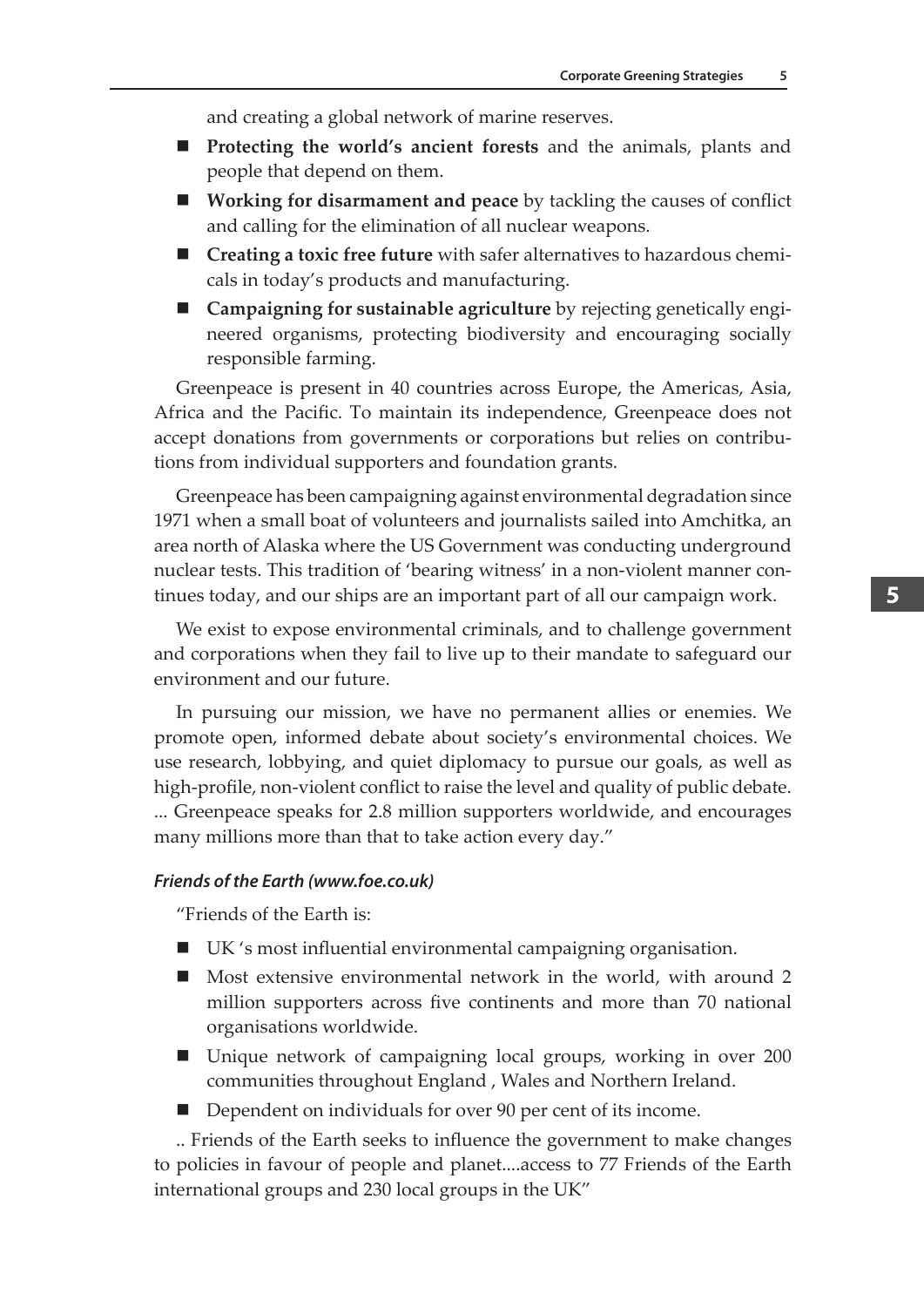#### *Marine Stewardship Council (www.msc.org/)*

"Our vision is of the world's oceans teeming with life, and seafood supplies safeguarded for this and future generations.....Our mission is to use our ecolabel and fishery certification programme to contribute to the health of the world's oceans by recognising and rewarding sustainable fishing practises, influencing the choices people make when buying seafood, and working with our partners to transform the seafood market to a sustainable basis.

We will collaborate with fishers, retailers, processors, consumers and others to drive change forward; never compromise on the environmental standard we set, nor on our independence; continue to lead the world in wild capture fishery certification, with the most trusted, recognised and credible seafood ecolabel."

#### *Nature Conservancy (www.nature.org)*

"The Nature Conservancy is the leading conservation organization working around the world to protect ecologically important lands and waters for nature and people. We address the most pressing conservation threats at the largest scale. Thanks to the support of our more than 1 million members, we've built a tremendous record of success since our founding in 1951:

- We've protected more than 119 million acres of landand 5,000 miles of rivers worldwide — and we operatemore than 100 marine conservation projects globally.
- $\blacksquare$  We work in all 50 states and more than 30 countries  $-$  protecting habitats from grasslands to coral reefs, from Australia to Alaska to Zambia.
- We address threats to conservation involving climate change, fresh water, oceans, and conservation lands.
- Everything we do is rooted in good science  $-$  aided by our hundreds of staff scientists.
- We pursue **non-confrontational**, **pragmatic solutions**to conservation challenges.
- We partner with indigenous communities, businesses, governments, multilateral institutions, and other non-profits. "

#### *Natural Resources Defences Council (www.nrdc.org)*

"NRDC is the nation's most effective environmental action organization. We use law, science and the support of 1.3 million members and online activists to protect the planet's wildlife and wild places and to ensure a safe and healthy environment for all living things....NRDC was founded in 1970 by a group of law students and attorneys at the forefront of the environmental movement. NRDC lawyers helped write some of America's bedrock environmental laws. Today, our staff of more than 300 lawyers, scientists and policy experts ....work out of offices in New York, Washington, Chicago, Los Angeles, San Francisco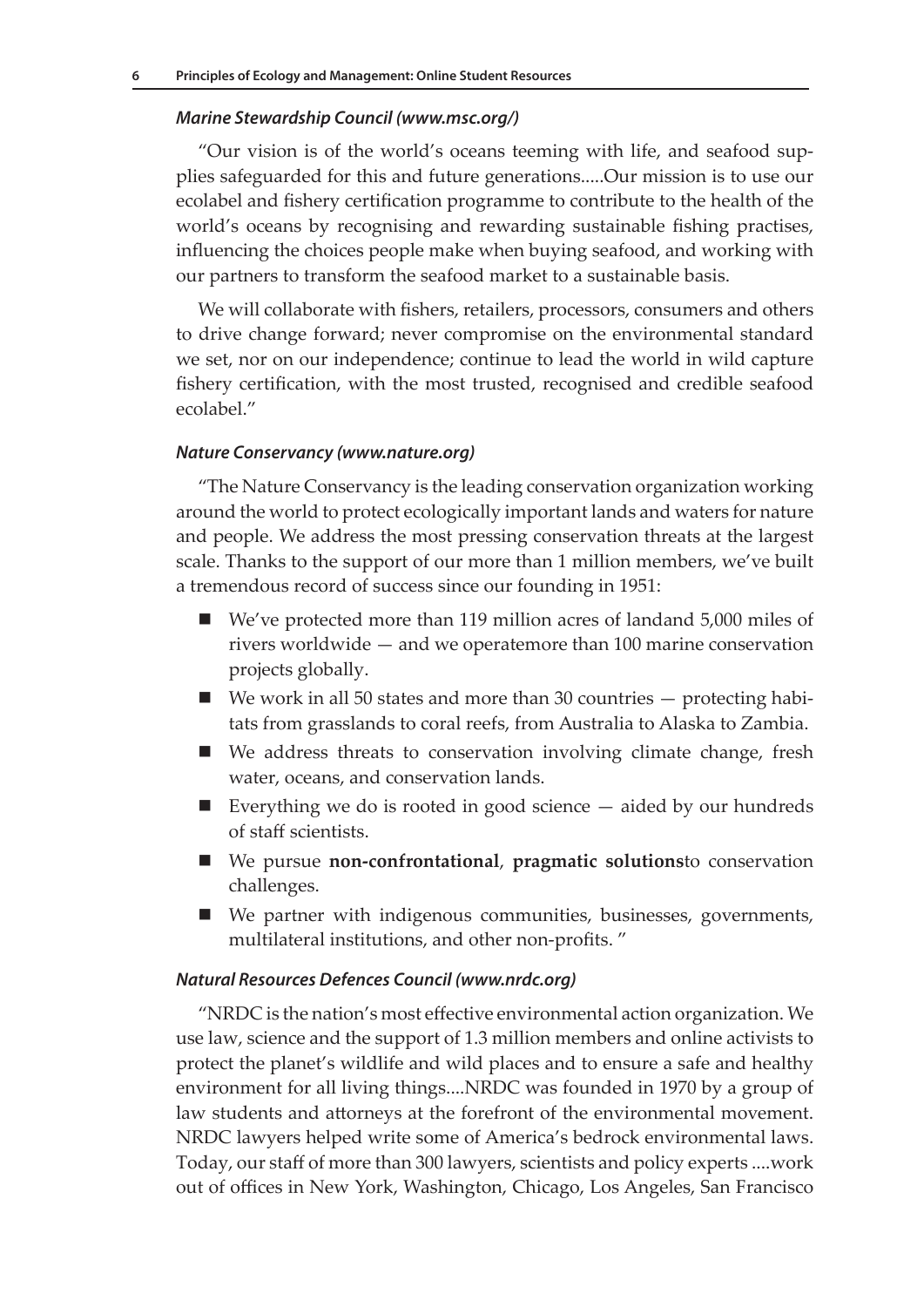and Beijing. With the support of our members and online activists, NRDC works to solve the most pressing environmental issues we face today: curbing global warming, getting toxic chemicals out of the environment, moving America beyond oil, reviving our oceans, saving wildlife and wild places, and helping China go green."

#### *Naturschutzbund Deutschland (www.nabu.de)*

"Founded in 1899, NABU (Nature and Biodiversity Conservation Union) is one of the oldest and largest environment associations in Germany. The association encompasses more than 450,000 members and sponsors, who commit themselves to the conservation of threatened habitats, flora and fauna, to climate protection and energy policy. NABU`s main objectives are the preservation of habitats and biodiversity, the promotion of sustainability in agriculture, forest management and water supply and distribution, as well as to enhance the significance of nature conservation in our society.

About 30,000 volunteers play an active role in practical nature conservation work, with great success: this is something that is special to NABU. These active NABU members look after more than 110,000 hectares of valuable protected reserves in Germany. NABU also has volunteer groups working on an international level to conserve nature and combat poverty in Africa, Eurasia and the Caucasus. This work is supported by professionals at our regional offices and at our national headquarters in Berlin, who take care of public relations, project development and management and political lobbying.

NAJU, NABU's own youth organisation, has around 75,000 young members. It is the biggest environment organisation for young people in Germany. It offers a framework for children an young adults aged 6 to 27 to protect nature and the environment."

#### *Natural Wildlife Federation (www.nwf.org )*

"The National Wildlife Federation works to inspire Americans to protect wildlife for our children's future. As the nation's largest conservation organization, NWF and its 4 million supporters are committed to sustaining the nature of America for the benefit of people and wildlife. [Its focus is on] Protecting and defending wildlife and the wild places they need to survive; restoring the health of our natural habitats and ecosystems; and educating and inspiring Americans to care for and protect our natural heritage.

The National Wildlife Federation builds coalitions with our affiliates, sportsmen, Native American tribes, scientists and state wildlife officials to protect and restore wildlife habitat--with a critical focus on species already being impacted by the effects of global warming."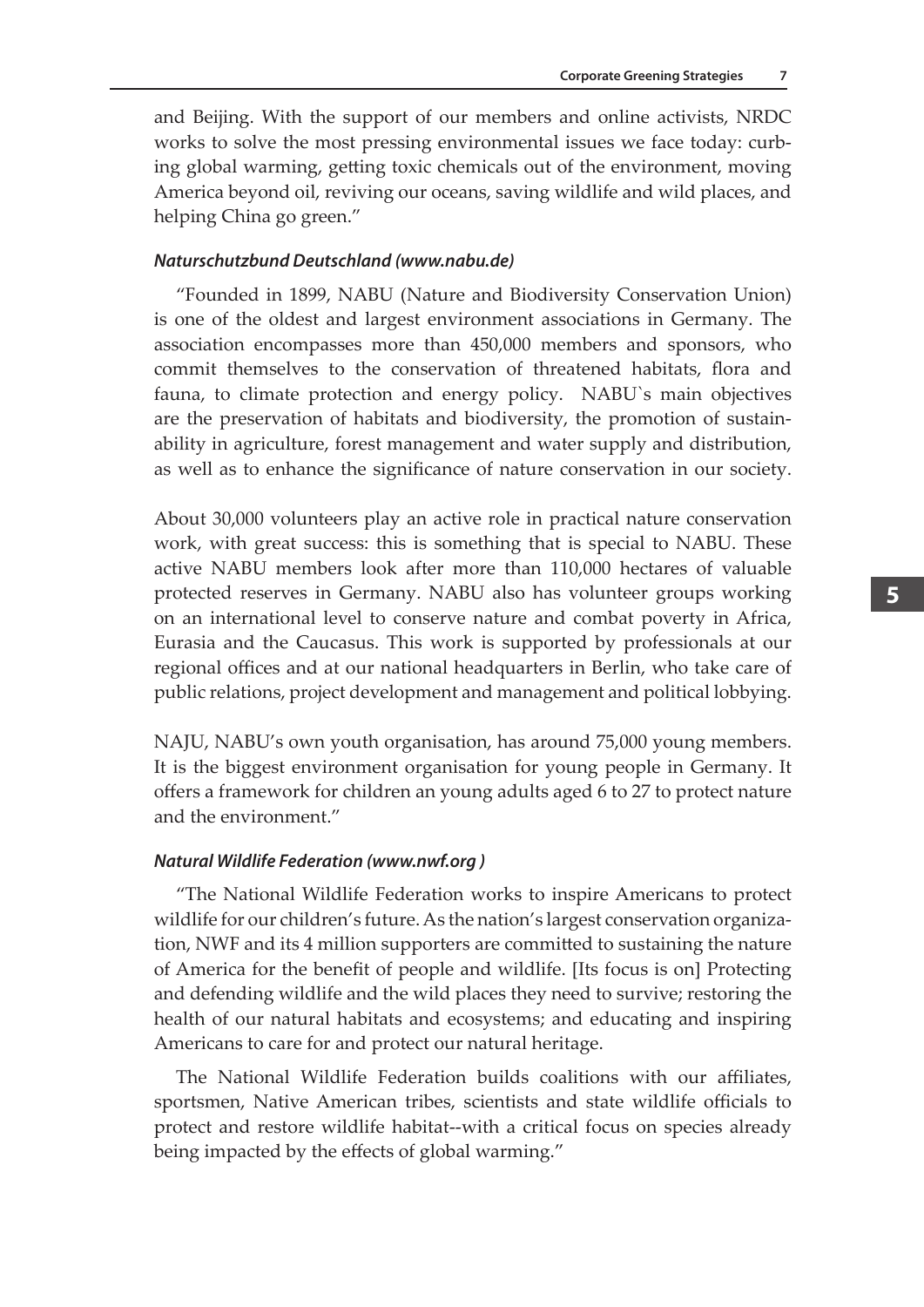#### *Sierra Club (www.sierraclub.org/)*

"Since 1892, the Sierra Club has been working to protect communities, wild places, and the planet itself. We are the oldest, largest (1.3 million members), and most influential grassroots environmental organization in the United States. And our founder, John Muir, appears on the back of the California quarter... The advice to "climb the mountains and get their good tidings" has been followed by Sierra Club members since the organization's start, and the pursuit of this goal has played a key role in shaping the Club's history."

#### *Wateraid (www.wateraid.org)*

"WaterAid enables the world's poorest people to gain access to safe water and sanitation. Together with improved hygiene, these basic human rights underpin health, education and livelihoods, forming the first essential step in overcoming poverty. We work with local partners, who understand local issues, and provide them with the skills and support to help communities set up and manage practical and sustainable projects that meet their real needs.

We also work locally and internationally to change policy and practice and ensure that water, hygiene and sanitation's vital role in reducing poverty is recognised."

#### *World Wildlife Fund (www.worldwildlife.org)*

"For more than 45 years, WWF has been protecting the future of nature. The world's leading conservation organization, WWF works in 100 countries and is supported by 1.2 million members in the United States and close to 5 million globally. WWF's unique way of working combines global reach with a foundation in science, involves action at every level from local to global, and ensures the delivery of innovative solutions that meet the needs of both people and nature.

WWF's mission is the conservation of nature. Using the best available scientific knowledge and advancing that knowledge where we can, we work to preserve the diversity and abundance of life on Earth and the health of ecological systems by

- protecting natural areas and wild populations of plants and animals, including endangered species;
- promoting sustainable approaches to the use of renewable natural resources; and
- **P** promoting more efficient use of resources and energy and the maximum reduction of pollution.

We are committed to reversing the degradation of our planet's natural environment and to building a future in which human needs are met in harmony with nature. We recognize the critical relevance of human numbers, poverty and consumption patterns to meeting these goals."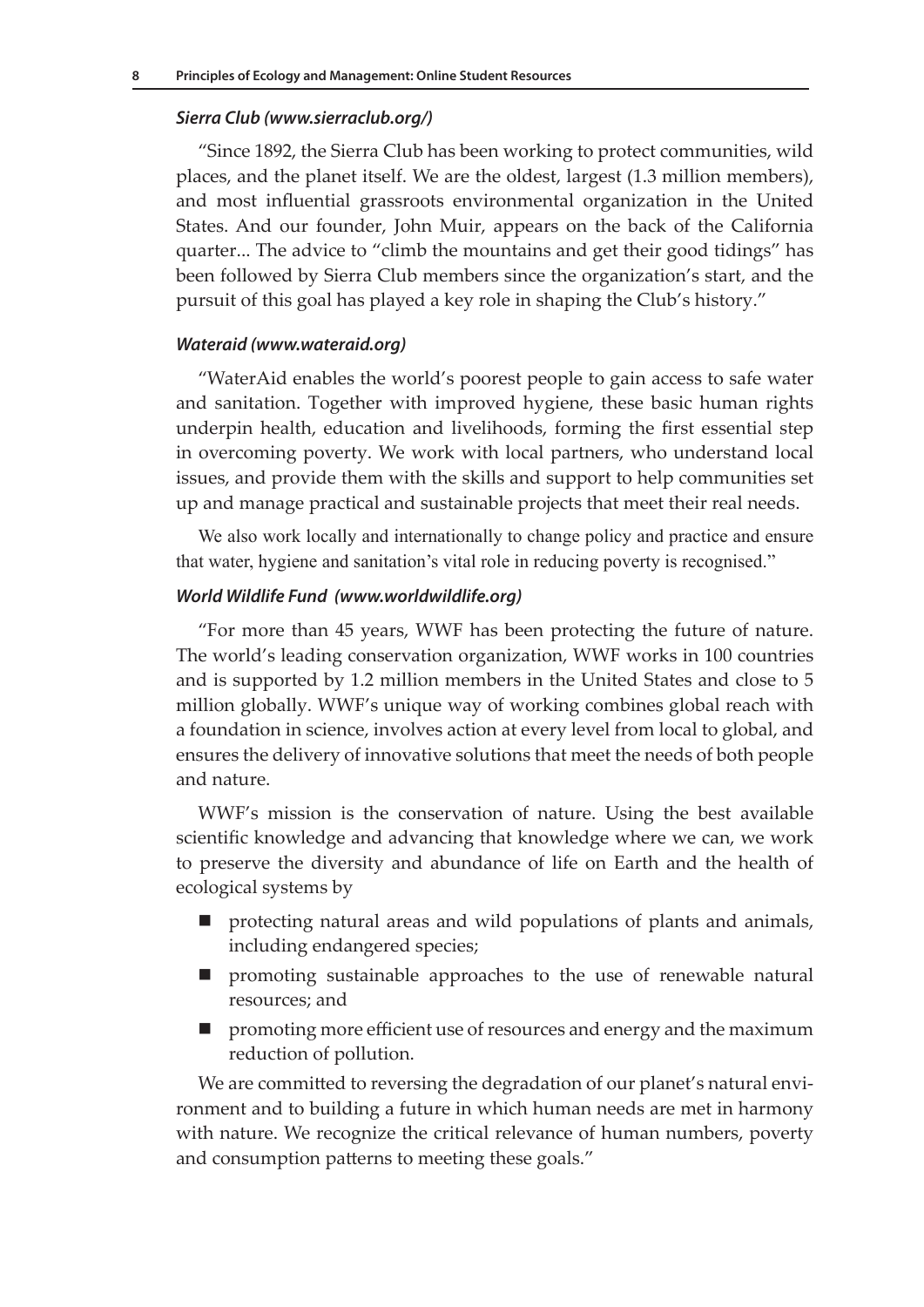### **Green business coalitions**

The sharing ethos that is a key value in the environmental movement often encompasses relationships between companies that share interests in this field but may on occasion find themselves compete with one another in other areas. This cooperation can occur for altruistic reasons or – as often as not – because of the general understanding that everyone will benefit from growing the new product market. A prime example is the lighting sector (see Chapter 9), where getting consumers to shift from traditional lower quality incandescent bulbs to more expensive but higher performing CFLs is a task that one of the lead companies in the sector, Philips, thought best to open up to all parties, including rivals GE and Osram Sylvania (Siemens), with the Lighting Efficiency Coalition that it founded in 2007. In a similar vein, there is the rise of 'product stewardship councils'that companies such as Dell and HP have joined to enhance their understanding of greening processes in areas such as packaging.

Other green business coalitions will be less product-specific. Companies such as LG or Waste Management have been seen "forming partnerships with retailers and waste haulers to create e-waste recycling centres and drop off points...hoping that such voluntary efforts will stave off regulatory mandates" (Makower and Pike 2008). Conversely, Levi Strauss, Nike Starbucks, Sun Microsystems and Timberland recently cooperated to lobby the US government to adopt a more stringent climate framework because of their sense that this would clarify strategic planning for all companies since everyone would know exactly what different authorities expect of them now and in the future (Greener World Media 2009). Otherwise, a coalition can also involve a relationship between a company, on one hand, and a non-corporate entity, on the other. This "partnering for advantage" approach (Esty and Wilson 2006) is exemplified by the relationships that companies such as Chiquita or McDonalds have developed with NGOs like Rainforest Alliance; the sustainability boards that companies such as Dow, Unilever or Coca Cola are creating so that company officials have access to expert opinions; or the work that Nokia and Carrefour have done together with government bodies such as the EU to pilot projects focusing on goods' "life-time cycle impacts"; not to mention the innumerable ad hoc environmental relationships that companies build in their local communities.

Another eye-catching cooperative initiative is the GreenXchange online marketplace that Nike has developed to help companies "collaborate and share intellectual property which can lead to new sustainability business models and innovation" (Tapscott 2010) The idea here is that companies need to expand their green innovation capabilities, something that can best be achieved by formalising a structure where intellectual property in this area is offered or requested more openly (albeit on a generally commercial basis) - with the party originating the innovation also benefiting from any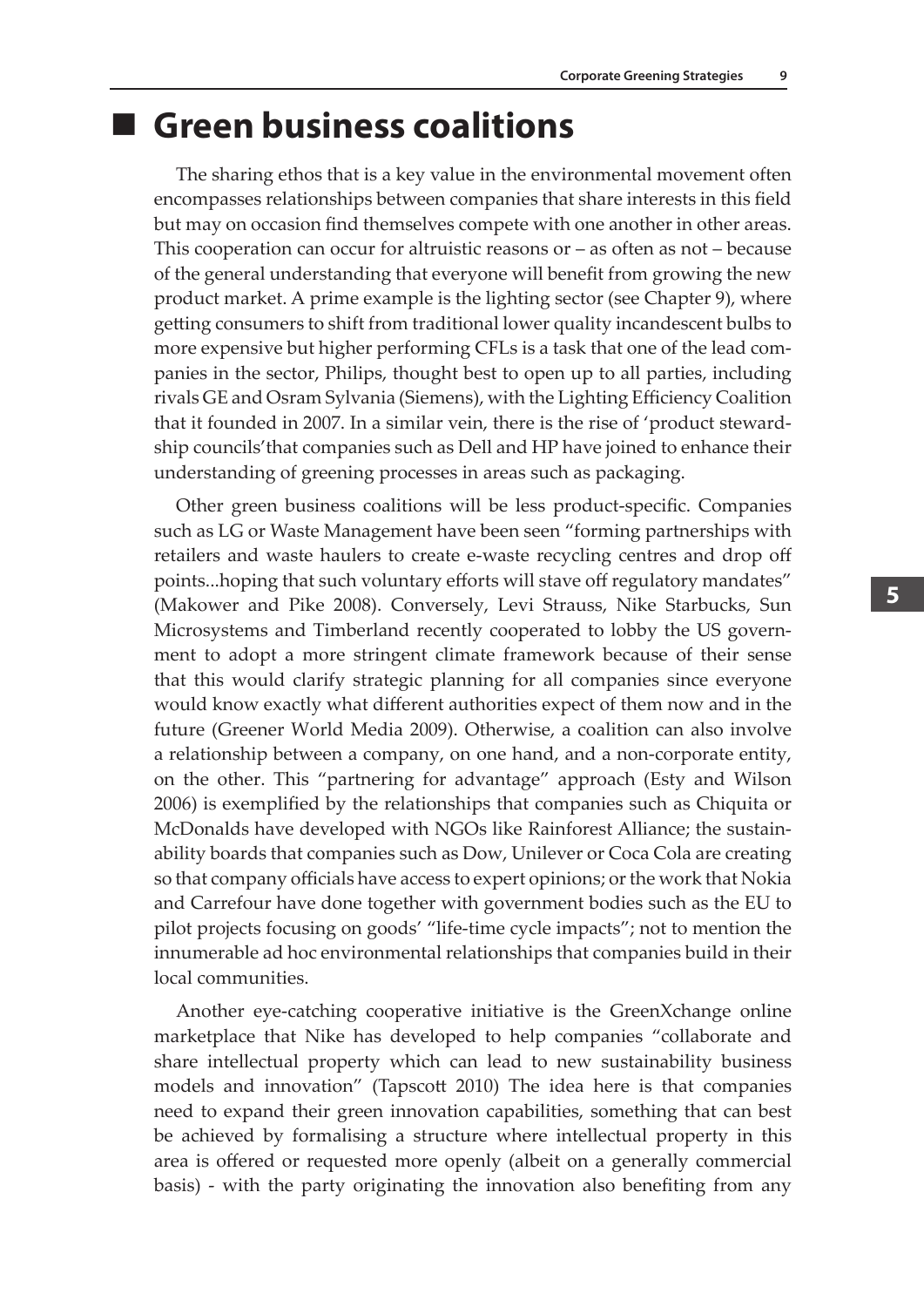further improvements achieved by fellow participants in http://greenxchange. force.com/. Universities are also encouraged to join the coalition so that other members can access the great amount of intellectual property at their disposal. The fundamental logic is, again, that sharing sustainability research is a more efficient way to grow the sector as a whole, one example being the way that Nike's discoveries in relation to "environmentally preferred rubber" containing fewer toxins might also be used, for instance, by fellow Xchange members such as Mountain Equipment Co-op, whose products include bicycle inner tubes. This sort of cross-sectorial synergy would be difficult to achieve in the absence of a coalition arrangement.

Lastly, note the work being done in the United States by an NGO called the EDF Environmental Defense Fund (www.edf.org/) to create a "climate corps" that training MBA students to enter companies and champion energy efficiency and greenhouse gas emission reduction measures (Mills 2010). Companies from a wide variety of sectors have engaged with this programme, including "telecommunications (AT&T and Verizon), to IT (Cisco and Sungard), e-commerce (eBay and Yahoo!), retail (Target and JCPenney) and financial services (Bank of America and Wells Fargo)... In the first two years of the program, Climate Corps fellows identified almost \$90 million in net operating cost savings, and 280 million kilowatt hours of energy savings". The arrangement does not constitute a coalition per se in the sense that each participant company has direct dealings with EDF alone. However, in the sense that the Climate Corps fellows themselves become the conduits of environmental action (insofar as they take the lessons learned in one corporate setting back to EDF where the new knowledge can be recycled for use elsewhere), participants are enabling the replication of their best practices – a wilful collaborative attitude congruent with the green business coalition mindset.

- Esty, D. And Winston, A. (2006), Green to Gold: How Smart Companies Use Environmental Strategy to Innovate, Create Value, and Build Competitive Advantage, Yale University Press
- GreenerWorld Media, Inc. (2009), State of Green Business, available at www. cleantechsandiego.org, accessed 31 October 2009
- Makower, J. and Pike, C. (2008), Strategies for the Green Economy: Opportunities and Challenges in the New World of Business, McGraw Hill Professional
- Mills, V. (18 May 2010), EDF Climate Corps 2010: The Drive for Energy Efficiency Grows, available at www.greenbiz.com/, accessed 22 October 2010
- Tapscott, D. (28 January 2010), Davos: Nike and Partners Launch The GreenXchange, available at www.wikinomics.com, accessed 31 October 2010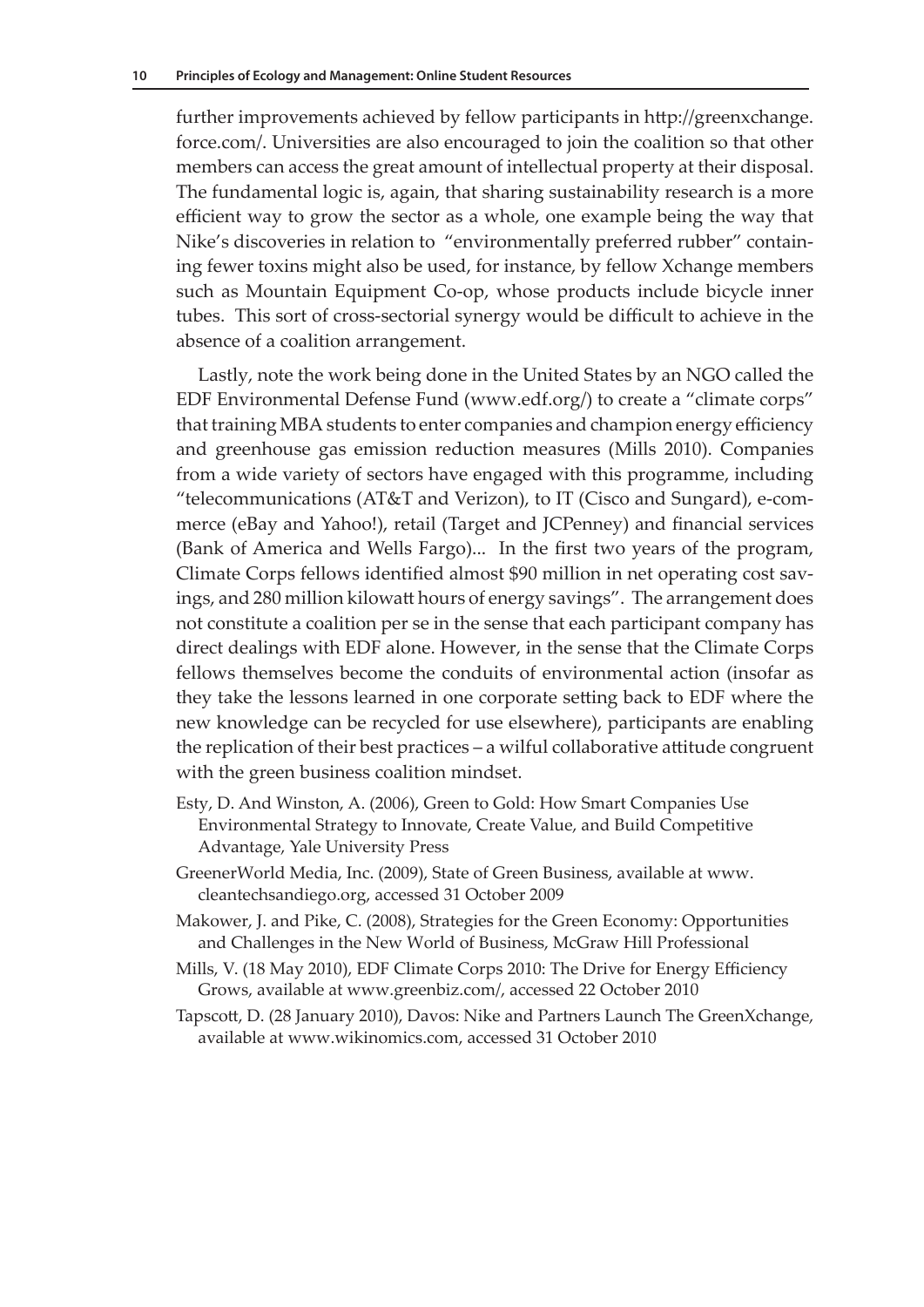### ■ Revision tips

- $\blacksquare$  For many companies, the ecological mindset is part of corporate responsibility (CR) /stakeholder agenda . Green issues were once less central to CR image than labour standards or human rights but are just as much of a priority now.
- Some greening strategies occur for positive reasons (to cut costs; reduce dependency on certain inputs; enter new markets). Others are more negative (avoiding criticism from NGOs). Codes of conduct have proliferated in recent years. It is one thing to express a desire for corporate sustainability but another to implement it (need for metrics, cascading of best practices, etc.)
- Some greening initiatives are top-down and driven by EMS Environmental Management Systems, performance metrics and reporting systems. Relevant factors include the company's organisation - centralised firm with green HQ? – as well as executive motivation – with some seeking to "get ahead of the pack" and others merely jumping on a bandwagon. Other variables are sectors (energy-intensive sectors are apt to be more attuned), economic conditions, etc. How motivated is the executive to move beyond 'low hanging fruit' and radically change internal processes when the cost of the adjustment cuts into short-term returns? Note the risk of greenwashing.
- Bottom-up change is crucial because employees need to be on board. Eco-attitudes range from "defensive" (responsive) to "conformist" to "sensitive" (proactive). Green staff members have limited leverage on disinterested bosses and may be seen as irritants, leading to demotivation. On other occasions, it is at the staff level that apathy reigns. Staff can be engaged through training, personal responsibility, "shared mental models" (cross-departmental task forces) and lifestyle changes. There is a question if "sustainability coordinators" should be lodged centrally or attached to each division.
- Performance indicators devised for internal purposes are often publicised externally (and vice versa). Problem is absence of standardised international models and variety of potential standards (ISO, GRI, private toolkits, etc.). Also, EMS environmental management systems are not always effective at tracking embedded inputs: data can be confused or incomplete: it may be difficult to allocate responsibilities, etc. Balanced scorecards bolstered by employee input are the most effective.
- Different kinds of external reporting exist. The first is comprised of environmental reporting groups requiring significant documentation such as compliance affidavits or toxic release inventories. These can be burdensome, especially for SMEs. Triple bottom line reporting is becoming more prevalent. Note rise of environmental ratings agencies.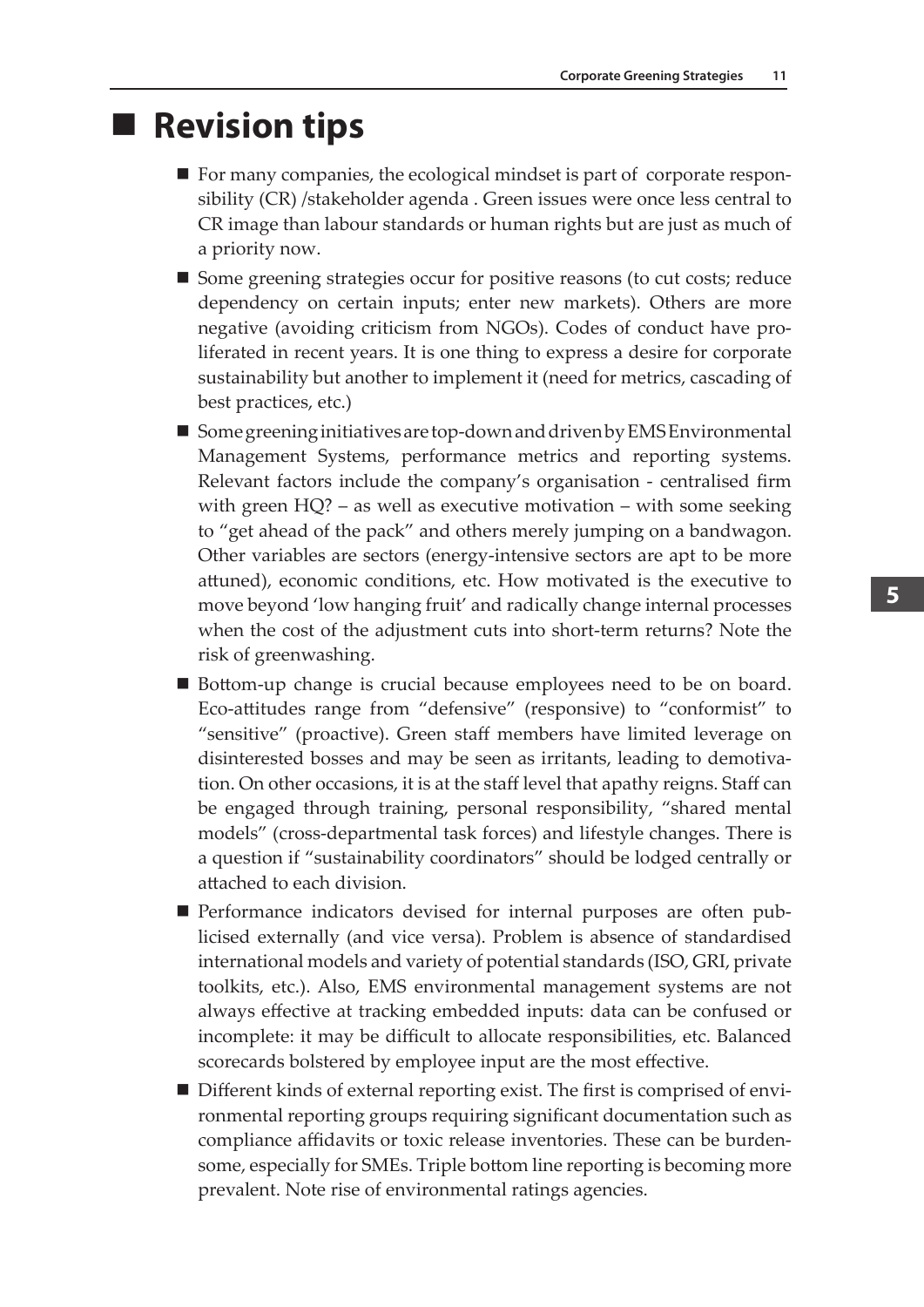■ There has been a generalised expansion in corporate disclosures and a rise in voluntary adherence to eco-labelling groups whose certifications/ endorsements reassure customers. These are often organised along sectorial lines, i.e. in construction (LEED (US), BRE-EAM (UK)), electronics (Energy Star (Canada/US)), etc. One problem is the potential misrepresentation of performance. Also, a firm pursuing sustainable policies at one level in its value chain may very well behave differently at another.

### **Case Study: At Clorox, Green Works**

With 2009 revenues of \$5.45 billion and net earnings of \$537 million, Clorox (www.thecloroxcompany.com/) is a leading US brand name in household cleaning agents. Its original and main product is liquid bleach made out of chlorine and sodium hydroxide, substances with a highly caustic effect on organic materials. Similarly, the 21 percent sodium hypochlorite contained in its reinforced bleach product can be poisonous if swallowed and even breathed. In other words, the company handles goods that can be hazardous to human health, and even though enough scientists would substantiate Clorox's affirmation that its beach decomposes quite easily into simple water and salt when flushed down the sewer, this is a sector of activity where companies must worry about their brand's vulnerability.

Aware of this basic weakness, Clorox has long sought ways to burnish its reputation. This began with a commitment to corporate social responsibility, starting in 1972 with a Social Action Program aimed at building relationships with community stakeholders. Given that the group's headquarters are located in Oakland (California), a city whose social culture is one of the most progressive in the United States, this attitude is no surprise. Indeed, it would make no sense for Clorox to neglect the values espoused throughout its home market – a consumer goods company that is out of touch with its consumers has a serious commercial handicap.

The company's more recent environmental commitments can be partially explained by the very same ethos of responsibility – but above all, by Clorox's willingness to recognise that growing demand for non-toxic products made out of natural ingredients has endangered the traditional lines that made its success up until now. Work teams began experimenting with natural ingredients around 2004. When new CEO Don Knauss joined in 2006, he threw his full support behind these efforts. By 2008, the company had launched a new Green Works product line and revolutionised its corporate identity.

The products that Clorox offers behind this label (laundry detergent, stain remover, cleaning wipes, dishwashing liquid, surface or glass cleaners, etc.) are all recognised under a US Environmental Protection Agency's Design for Environment (www.epa.gov/dfe/) programme that lauds them for using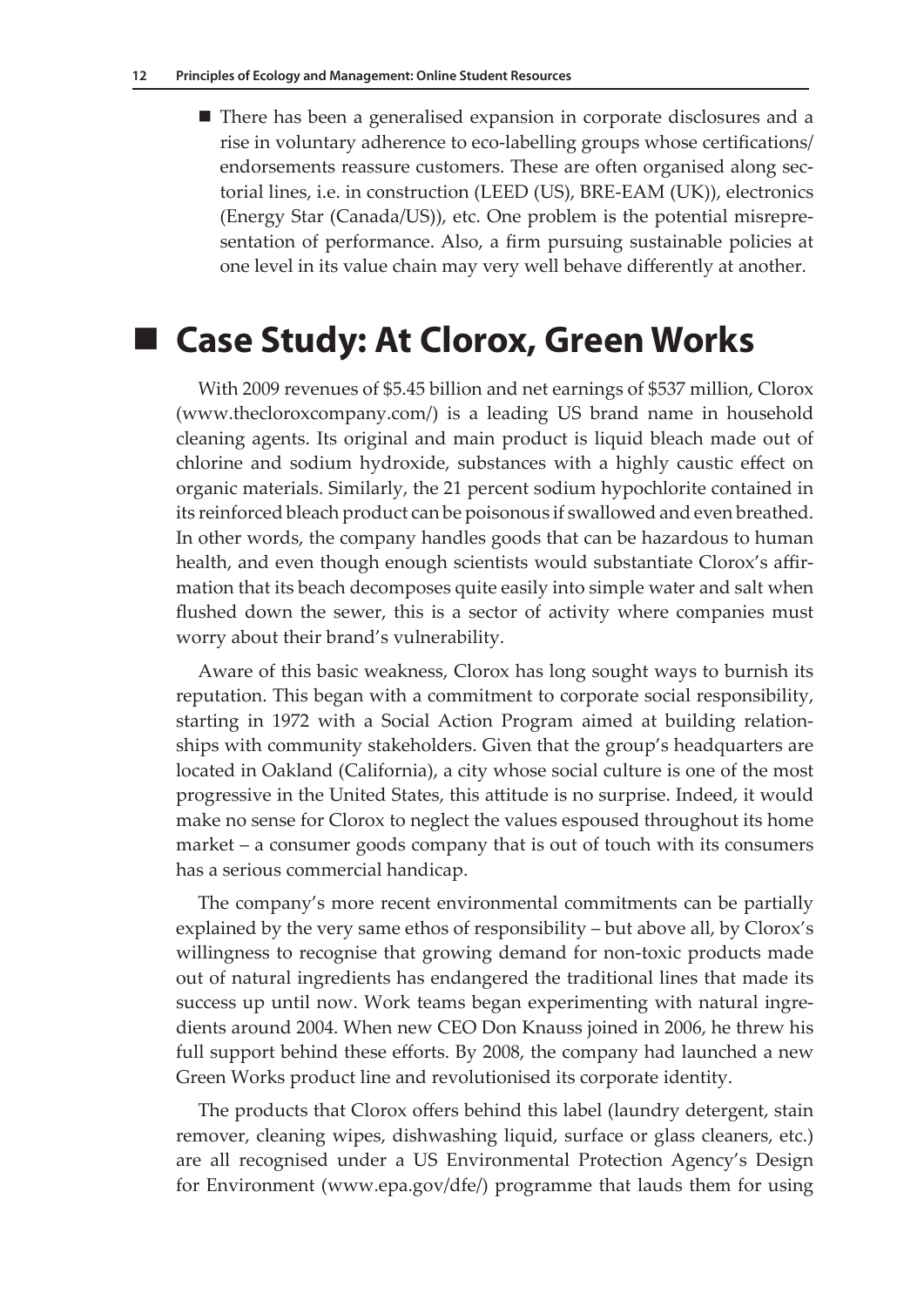'environmentally preferable chemistry' based on biodegradable active ingredients such as alkyl polyglucoside (make from coconuts, helps to lift dirt and grease), ethanol (made from corn, serves as a drying agent) or sodium lauryl sulfate (made from natural plant oils, reduces surface tension in water). The company has been testing these substances for years and can provide ample evidence of their neutral impact on the environment. Such claims have been widely corroborated by recognised environmental advocates such as the Sierra Club. Clorox's hope is that this dual approach - combining transparency and certification on one hand with a policy of reasonable pricing on the other - will help consumers to overcome their customary scepticism regarding new green products. Early market feedback has been positive – all the more so given that Clorox's existing status as a trusted household name helps consumers to trust its claims about the new product line. One question is whether an unknown brand would have had the same success.

It is worth nothing that Clorox's environmental focus goes well beyond Green Works. The company has detailed commitments concerning its total environmental footprint, breaking this down into climate change, biodiversity, packaging, particulate matters and fluorinated gas emissions. It also controls its operational and product footprints, with the former category being divided into greenhouse gas emissions, energy and water use and conservation and waste management, and the latter referring to eco-improvement goals tied to environmental safety assessments that ascertain goods' biodegradation and bioaccumulation characteristics. All of these processes are monitored by internal governance structures and controlled through Clorox's Environmental Tracking, Reporting and Compliance System (ETRACS), which ties into external regulatory controls and is supported by internal training exercises. To publicise its environmental commitment, Clorox also participates in external schemes, ranging from general groups like the Sustainable Packaging Consortium to sector-specific entities such as the Soap and Detergent Association's Sustainability and Ingredients Communication Task Force. The sum total of these affiliations is meant to attest to the sincerity of the company's new green positioning. The hope is that this strategy will be beneficial both in terms of employee loyalty and customer sales.

### **Case study questions**

*A. Why did Clorox feel a fundamental need to adopt behaviour demonstrating constructive environmental intentions?*

*B. What actions has Clorox taken to implement its greening strategy?*

*C. What external support has Clorox received for its greening efforts?*